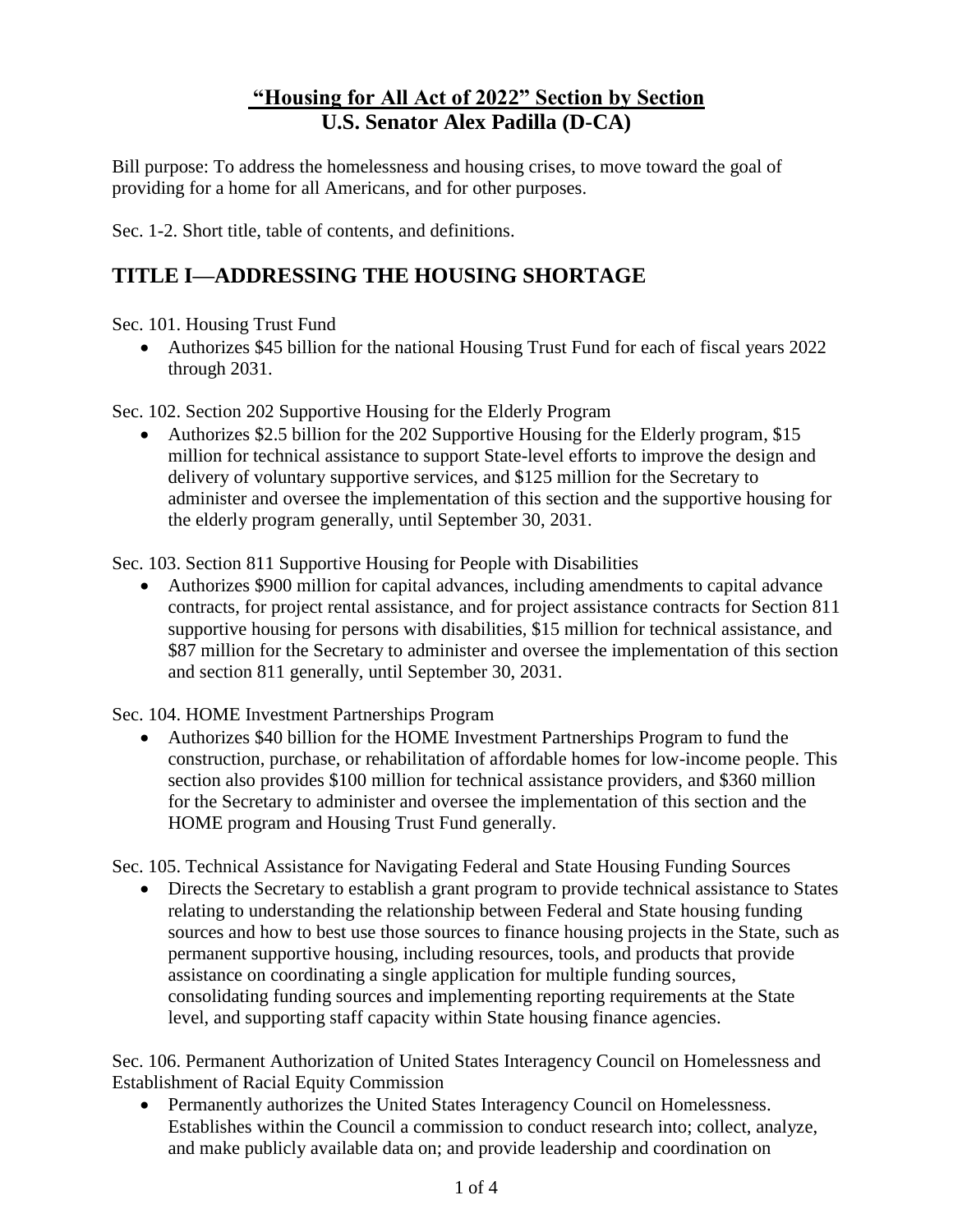furthering racial equity in housing, examining the impacts of structural racism on housing and homelessness, and examining the effectiveness of intervention strategies to address these impacts. The commission shall also establish recommendations for other federal agencies and submit an annual report to Congress on research findings with recommendations to improve racial equity in housing and to disrupt processes that preserve and reinforce racism and racial disparities in housing and homelessness services.

## **TITLE II—ADDRESSING HOMELESSNESS**

Sec. 201. Housing Choice Voucher Program

• Expands the housing choice voucher program to provide assistance to homeless individuals and families and creates an entitlement to housing choice vouchers for extremely low income families.

Sec. 202. Project-based Rental Assistance

• Authorizes \$14.5 billion for the project-based rental assistance program, \$40 million for providing technical assistance to recipients or applicants of project-based rental assistance or to States allocating the project-based rental assistance, and \$200 million for the Secretary to administer and oversee implementation of this section and the section 8 project-based rental assistance program generally.

Sec. 203. Emergency solutions grant program.

• Authorizes \$5 billion over 10 years for McKinney-Vento Emergency Solutions Grants ("ESG") and establishes a maximum allocation for emergency shelter activities.

Sec. 204. Continuum of care grant program.

• Authorizes \$15 billion over 10 years for Continuum of Care ("COC") grants, establishes a minimum allocation for permanent housing for homeless individuals with disabilities and homeless families, and establishes priority for coordination with related systems.

Sec. 205. Program Administration, Training, Technical Assistance, and Capacity Building.

• Authorizes \$1 billion to the Secretary for administering and overseeing the implementation of this title, \$5 million to the United States Interagency Council on Homelessness, and \$10 million for the Office of the Inspector General of the Department of Housing and Urban Development.

Sec. 206. GAO Report on Eviction Data During the Pandemic.

• Requests that the Comptroller General of the United States submit to Congress a report that examines—(1) how eviction moratoriums have contributed to housing stability during the COVID–19 pandemic, economic analysis of how eviction moratoria saved public funds, and an analysis of both formal and informal evictions; (2) whether women, Black, Hispanic, and other minority renters disproportionately faced eviction during the COVID–19 pandemic and accounting of the disproportionate risk of eviction faced by (1) veterans; (2) children; (3) the elderly; and (4) people living with disabilities; (3) the barriers that exist to collecting the data related to paragraphs (1) and (2); and (4) a study of the relationship between ERA distribution and eviction patterns.

## **TITLE III—INVESTING IN INNOVATIVE, COMMUNITY-DRIVEN SOLUTIONS**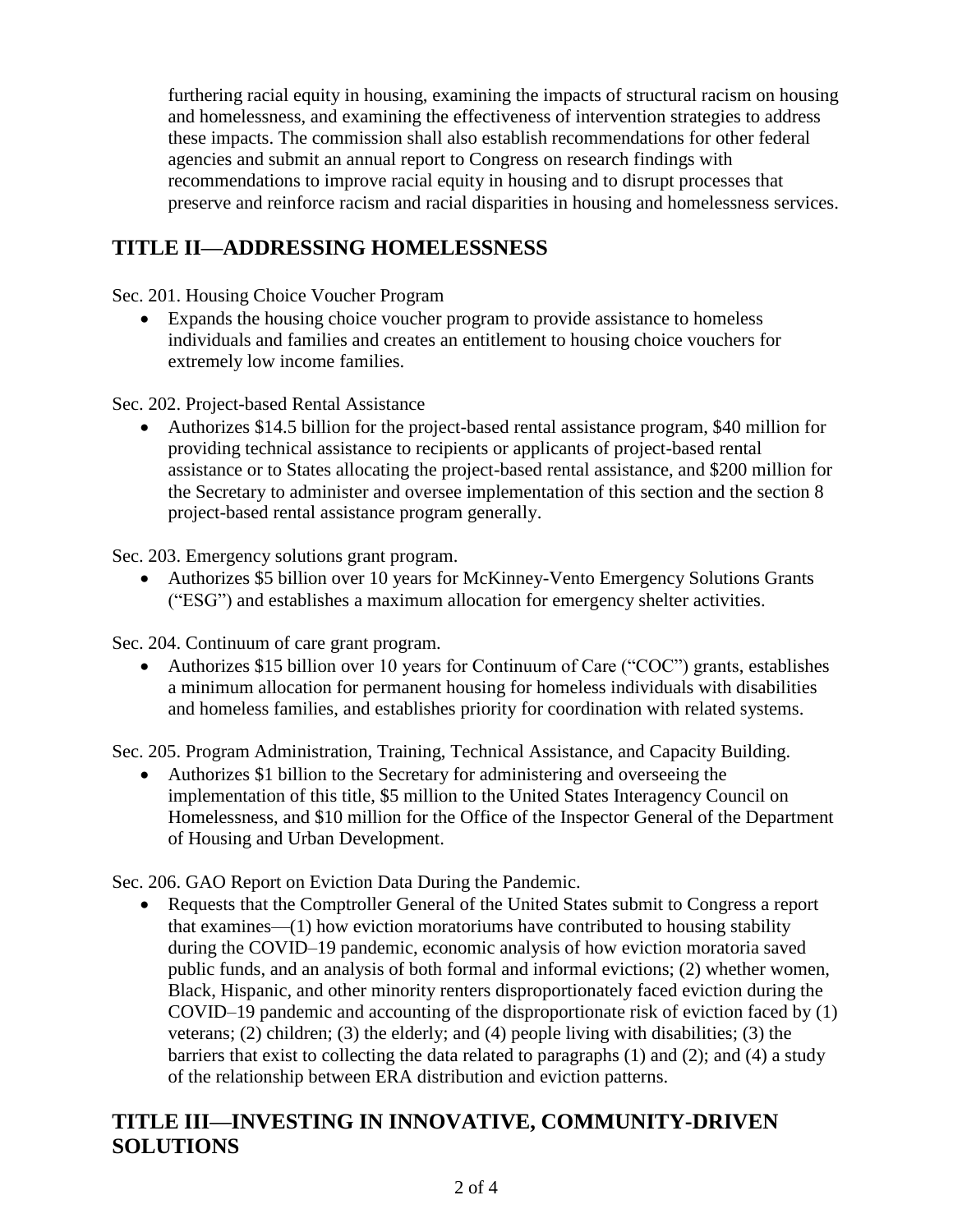Sec. 301. Safe Parking Program Grants.

• Authorizes \$25 million to establish five-year grants through the Department of Housing and Urban Development (HUD) for cities and local governments to apply for up to \$5 million dollars to establish or expand existing safe parking programs. Grants may be used for: establishing and operating safe parking programs; providing permanent rehousing assistance to families using the safe parking program; employing staff who maintain the safety and health of participants; establishing and maintaining the operation of hygiene facilities and restrooms for homeless persons; maintaining the vehicles of homeless persons using a safe parking program and providing gas to use their vehicles to drive to places that will help them obtain or maintain housing; or entering data into the HUD's Homeless Management Information System. Safe parking programs must provide services to facilitate transition to more stable housing for participants. If an eligible entity determines that a safe parking program is no longer necessary, such eligible entity may, after approval from the Secretary HUD, use any amounts provided under this section for activities that are eligible for the use of the emergency solutions grant program.

Sec. 302. Hotel/Motel Acquisitions and Conversions to Permanent Housing.

• Authorizes \$500 million for projects related to the acquisition, rehabilitation, renovation, or conversion of transitional housing, temporary shelters, and other spaces, such as hotels, motels, government-owned properties, and commercial business spaces like shopping malls, to address urgent safety and public health needs for individuals experiencing homelessness and housing instability; as well as supportive services for individuals housed including housing counseling and homeless prevention services.

Sec. 303. Eviction Protection Grant Program.

• Authorizes \$40 million for the Eviction Protection Grant Program to support experienced legal service providers in providing legal assistance at no cost to low-income tenants at risk of or subject to eviction.

Sec. 304. Mobile Crisis Intervention Grants.

• Authorizes \$50 million a year to the Attorney General to make grants for mobile crisis intervention teams. Grants may be used to create, expand and study mobile crisis intervention teams to provide immediate stabilization services to person with an urgent medical or psychological need, as an alternative to a law enforcement response.

Sec. 305. Library Consortium Pilot Grants.

• Authorizes \$10 million per year for 10 years for the Substance Abuse and Mental Health Services Administration to fund libraries, library agencies, library consortia, or library associations to carry out pilot programs to address the needs of individuals experiencing homelessness or individuals at risk of homelessness. The Assistant Secretary shall consult with the Director of the Institute of Museum and Library Services and the Secretary of Housing and Urban Development.

Sec. 306. Inclusive Transit-Oriented Development to Enhance Climate Mitigation and Disaster Resiliency.

• Directs HUD to create a report on how to add a focus to housing programs of the Department of Housing and Urban Development on—(1) infill projects that better connect people to jobs and transit and reduce greenhouse gas emissions; and (2)